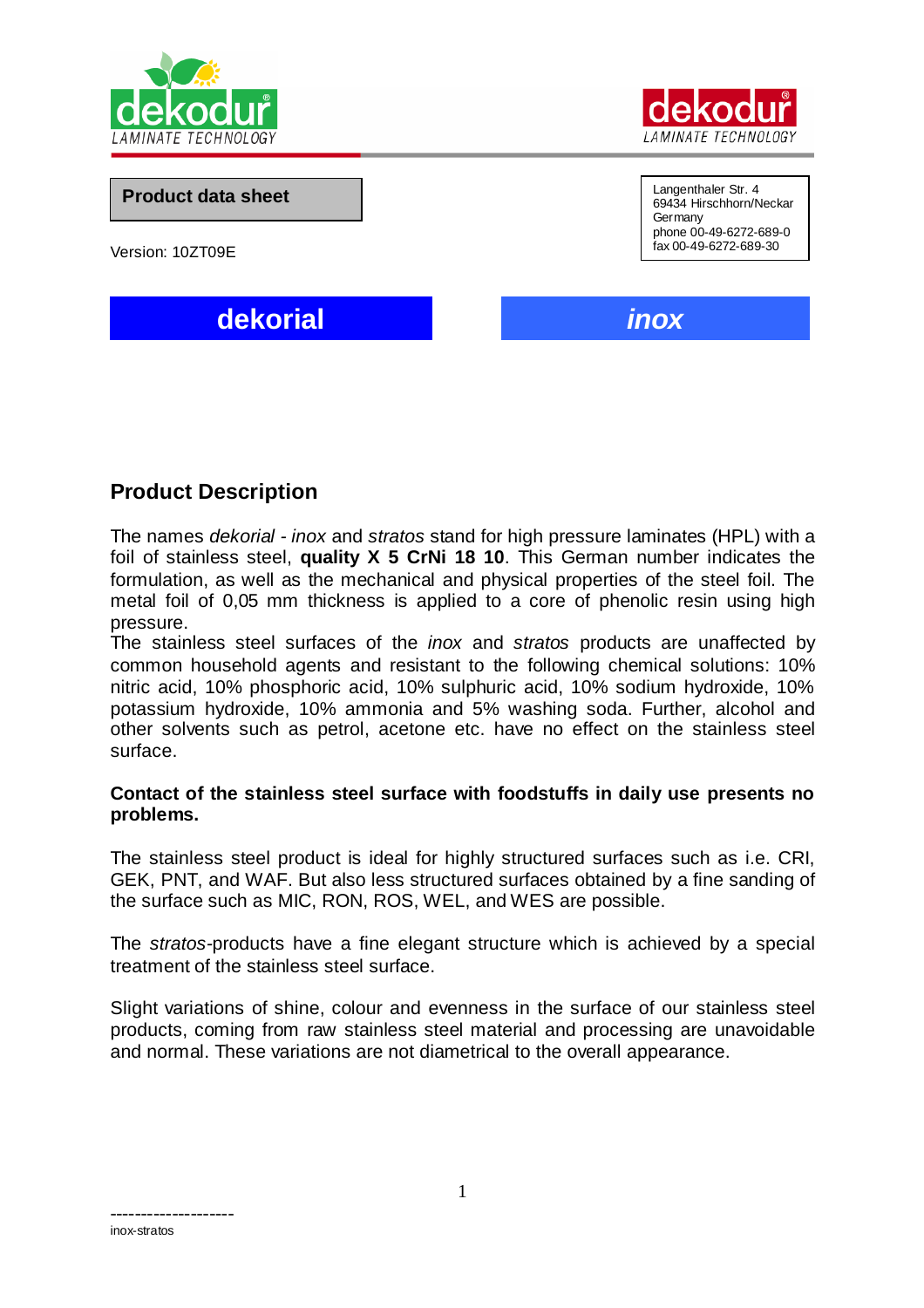## **Backing sheets for** *inox* **and** *stratos***:**

We recommend  $2^{nd}$  choice stainless steel HPL's as an inexpensive backing sheet, alternatively:

1. S 299 GLA

2. A 209 Pure aluminium smooth – lacquered HPL (Natural

aluminium colour)

This aluminium-quality in a smooth surface and also in the hammered version can be recommended as an inexpensive backing sheet.

# **Dimensions and Quality**

All *inox* and *stratos* sheets are delivered in the dimensions 2440 mm x 1220 mm. **The standard sheet contains 2 foils of stainless steel of width 610 mm. These are butt-joined. The joints are barely visible, and should be removed by cutting along the butt-joints**.

**The effective width in the case of waffel structure is only 1200 mm. Here the single steel sheets have a width of 600 mm.**

The tolerances for the dimensions along and across the sheets as required in EN 438 are:

## $-0$  mm  $+$  10 mm

The *inox/stratos* sheets can be produced in thickness from 0.8 mm to 3.0 mm. The standard thickness 0.8 mm, giving a density of 1.4 kg/m².

The limits for variations in thickness are governed by EN DIN 438..

| <b>Nominal thickness</b> | <b>Maximum tolerances</b> |  |
|--------------------------|---------------------------|--|
| $0.8 - 1.0$ mm           | $\pm$ 0.10 mm             |  |
| $> 1.0 - 2.0$ mm         | $\pm$ 0.15 mm             |  |
| $> 2.0 - 2.5$ mm         | $\pm$ 0.18 mm             |  |
| $> 2.5 - 3.0$ mm         | $\pm$ 0.20 mm             |  |
|                          |                           |  |

If thicker sheets of *inox* and *stratos* are required, direct contact with **Dekodur®** is advisable.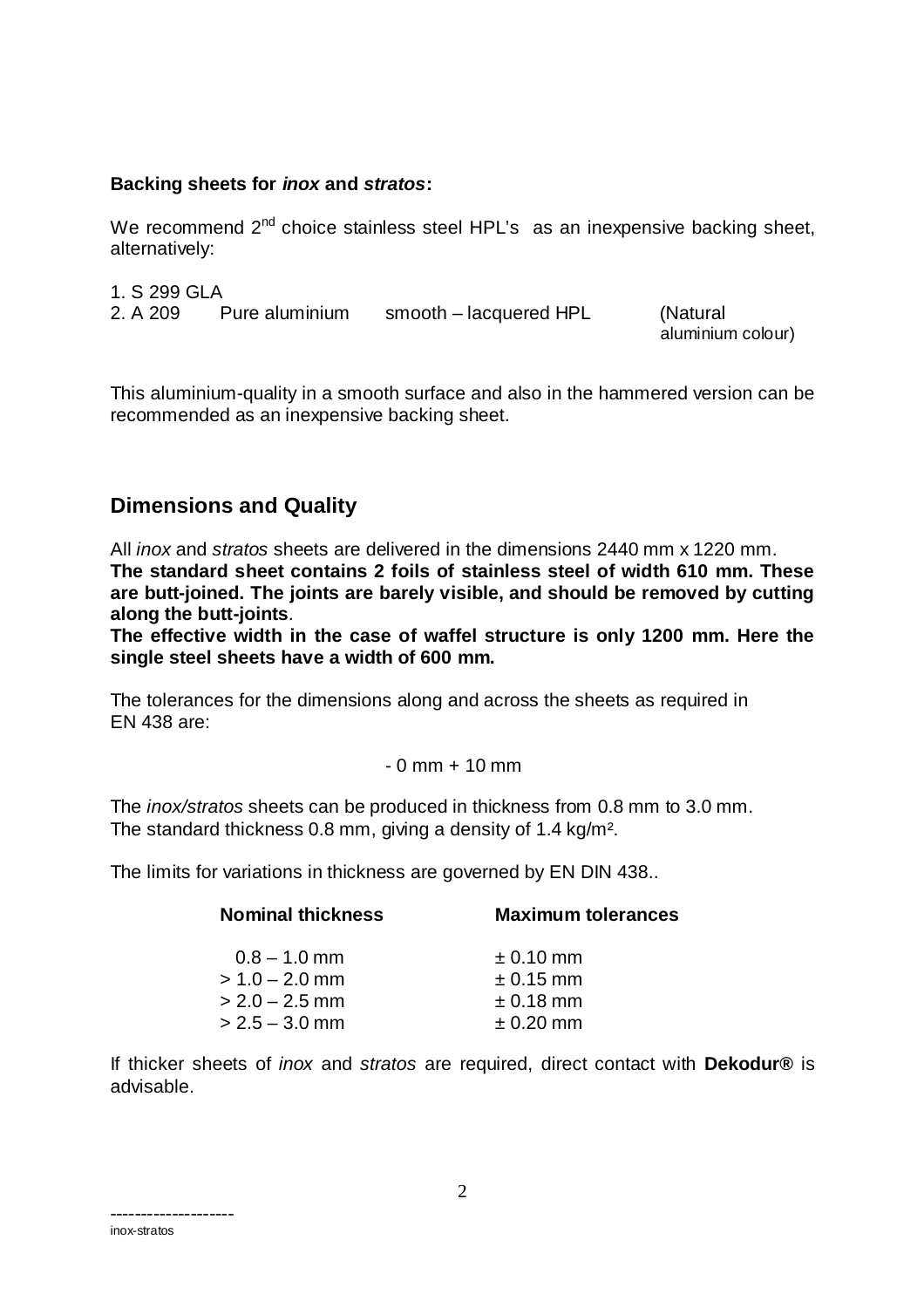# **Maximum Stress -Temperature**

All *inox* and *stratos* sheets (with the exception of S 298) stay steady while under continuous stress of

-24°C to +90°C

Short-lived stressing of the material, up to

-35°C to +120°C

is possible.

The quality of S 298 may not be continuously-stressed higher than +70°C and not short-lived stressed higher than +90°C.

Behaviour in case of fire – the standard quality is classified as  $B1 - B2$  when tested according to DIN 4102. For *inox* and *stratos* sheets the quality "flame retardant" a direct contact with **Dekodur®** is advised. This quality is certified by Lloyd's Register and fulfils the requirements of IMO FTC.

A protective foil is absolutely necessary.

## **All products of** *inox* **and** *stratos* **are available not only in standard grade but also in postforming quality**. **(With the exception of S 298, which can only be delivered in standard quality.)**

In the article number the symbol "**NF**" denotes that the product is postformable. The sheets can be delivered with a heat-resistant protection foil, if required.

The processing of *inox* and *stratos* forming quality is influenced by a number of factors: thickness in material, colour and surface structure, temperature, rate of feeding, profile to be obtained, and the radius required. The specific parameters along with the properties of the material as well as that of the plant and the choice of bonding agent must all be brought into consideration.

# **A general guidance: the forming temperature for the sheet is between**

**140° - 160°C, and the rate of feeding should lie between 10 – 20 m/min.**

**The sheets can in general be postformed to a radius of 10 times their thickness.**

**The sheets should be stored under normal climatic conditions (ca. 18° - 23°C and 50 – 65% relative humidity). Under these conditions the postforming properties remain practically unchanged for up to one year.**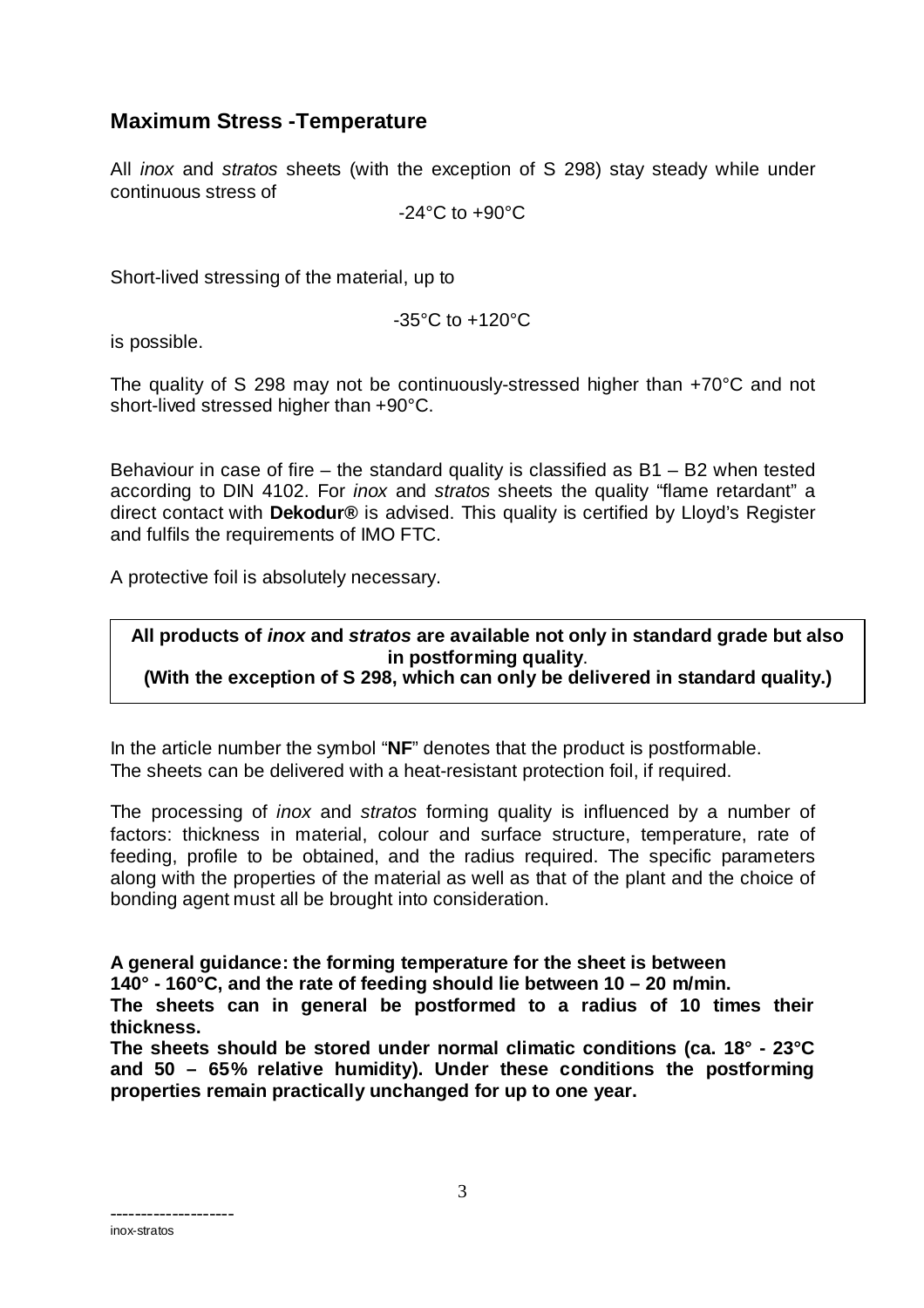# **Application and Processing**

*Dekorial – inox* sheets are intended for use as decorative horizontal and vertical surfaces in interior application.

Typical applications are: hotel and restaurant furniture, shelve cladding, counters and displays in shops, wall cladding, kitchen furniture, bathroom furniture, home furniture, in laboratories, in operating theaters and hospitals.

**The** *inox* **and** *stratos* **laminates offer surfaces which are hard-wearing and also easy to keep clean.**

**The** *inox* **and** *stratos* **laminates can be sawed, routed and drilled using carbide tipped tools.**

**Caution: Diamond tipped sawblades and diamond tipped routers should not be used.**

**When processing** *inox* **it is important to keep the cutting pressure low so as to keep the risk of pulling up the edges of the steel sheets. Alternate tooth - fine cut saw blades with a tooth spacing of 100 by 3000 rpm, and a feed of 3 – 4 m/min have been found satisfactory.**

**The cut edge must always be smoothed. The use of a file or a sandpaper is one alternative, a sand block sold by the company 3M, "Diamond Handlap, Black 18" is another. All the edges in a construction must be covered to avoid the risk of cuts and injuries.**

**Cautions to be taken when bonding** *inox* **in surface presses.**

Maximum temperature 60°C Press pressure  $0.15 - 0.20$  N/mm<sup>2</sup>  $(1.5 - 2.0$  bar) Soft cushioning between laminate surface and press plates.

All standard commercial glues, which can be used for bonding standard high pressure laminates, can be used.

**Glue types:** dispersion glues (PVAc) condensation resin glues (Urea resin) contact glues 2 component glues hot melt glues

When PU glues are used, great care must be taken that glue residues are completely removed from the surface before they harden.

With compound elements, a symmetric construction is necessary. This is obtained by the use of a balancing sheet bonded to the reverse side. A flat element can be obtained by using a sheet of the same type in  $2^{nd}$  quality or a balancing sheet A 209.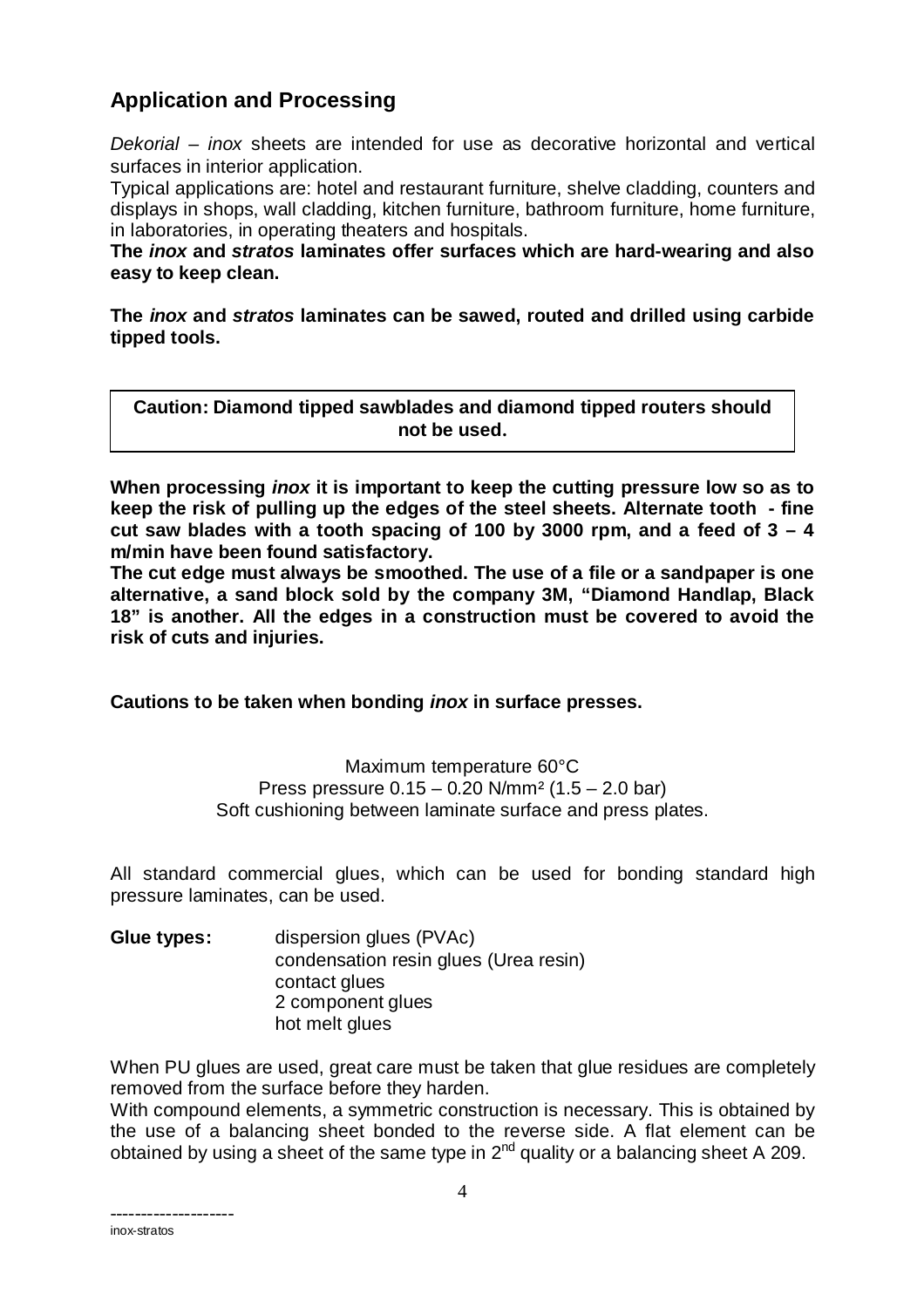## **Bonding HPL-sheets surfaced with pure metal foils**

The bonding of HPL sheets surfaced with pure metal sheets using

- contact glues (containing a solvent)
- I condensation glues (resins based on phenol and/or resorcinol)

requires special precautions and close adherence to the manufacturer's instructions. Special attention must be paid to a uniform, but not too higher gluespred, sufficient airing (insufficient airing can lead to later-on blistering between the metalfoil and the core of the laminat and/or lead to the seperation of the metalfoil to the laminat. Here contact with the manufacturer is essential) and sufficient pressure in the press. The surfaces to be bonded should be kept as small as possible. At least one edge should not exceed 800 mm.

### **General rules for bonding HPL, surfaced with pure metal, to wooden substrates**

(particle board V 20, particle board V 100, plywood, hardboard or solid wood)

| Glues employed                   | <b>Condensation glues</b>                      |                             |                                     |  |
|----------------------------------|------------------------------------------------|-----------------------------|-------------------------------------|--|
|                                  | Urea resin with                                | Urea-Melamine               | Phenol                              |  |
|                                  | approx. 10% filter                             | resin                       | Resorcinol resins                   |  |
| For use as in DIN 204            | $D_3$                                          | D <sub>3</sub>              | D3/D4                               |  |
|                                  |                                                |                             | between                             |  |
| <b>Resistance in Temperature</b> | between - $20^{\circ}C + 150^{\circ}C$         |                             | $-20^{\circ}C + 150^{\circ}C$       |  |
|                                  |                                                |                             |                                     |  |
|                                  | ~ Gluespread:                                  |                             |                                     |  |
|                                  | 90-150 g/m <sup>2</sup>                        |                             | 100-180 g/m <sup>2</sup>            |  |
|                                  | on HPL or substrate                            |                             |                                     |  |
|                                  | ~ Open time:                                   |                             |                                     |  |
|                                  | 2-20 min                                       |                             | $2-15$ min                          |  |
|                                  | ~ Press pressure approx.                       |                             |                                     |  |
|                                  | $3-5$ bar                                      |                             | $3-5$ bar                           |  |
|                                  | ~ Press temperature/Press time:                |                             |                                     |  |
|                                  | 20 °C / 15-180 min                             |                             | 20°C approx. 9 hours                |  |
|                                  | 40 °C / 5-30 min                               |                             | 80°C approx. 10 min                 |  |
|                                  | 60 °C / 1-12 min<br>~ Open and press times are |                             | 110°C approx. 5 min                 |  |
|                                  | dependant on the amount hardener used.         |                             |                                     |  |
|                                  |                                                |                             |                                     |  |
|                                  | Contact glues                                  |                             |                                     |  |
| Glues employed                   |                                                |                             |                                     |  |
|                                  |                                                |                             | with built-in                       |  |
|                                  | without hardener                               | with hardener               | hardener                            |  |
| For use as in EN 204             |                                                | not classified under EN 204 |                                     |  |
|                                  | between                                        | between                     | Contact                             |  |
| <b>Resistance to Temperature</b> | $-20 °C + 70 °C$                               | $-20 °C + 100 °C$           | the manufacturer                    |  |
|                                  |                                                |                             |                                     |  |
|                                  | ~ Gluespread:                                  |                             | These are special glues             |  |
|                                  | 150-200 g/m <sup>2</sup>                       |                             | and therefor no values              |  |
|                                  | on both HPL and substrate                      |                             | can be given.                       |  |
|                                  | ~ Open times:                                  |                             |                                     |  |
|                                  | dependant on ambient temperature               |                             |                                     |  |
|                                  | and on the type of glue used                   |                             |                                     |  |
|                                  | (Fingertest)                                   |                             |                                     |  |
|                                  | ~ Presspressure: at least 5 bar                |                             | Contact with the<br>manufacturer is |  |
|                                  | ~ Press temperature:<br>20/40/60 °C            |                             | essential.                          |  |
|                                  | ~ Pressing times: short                        |                             |                                     |  |
|                                  | A roller press is recommended                  |                             |                                     |  |